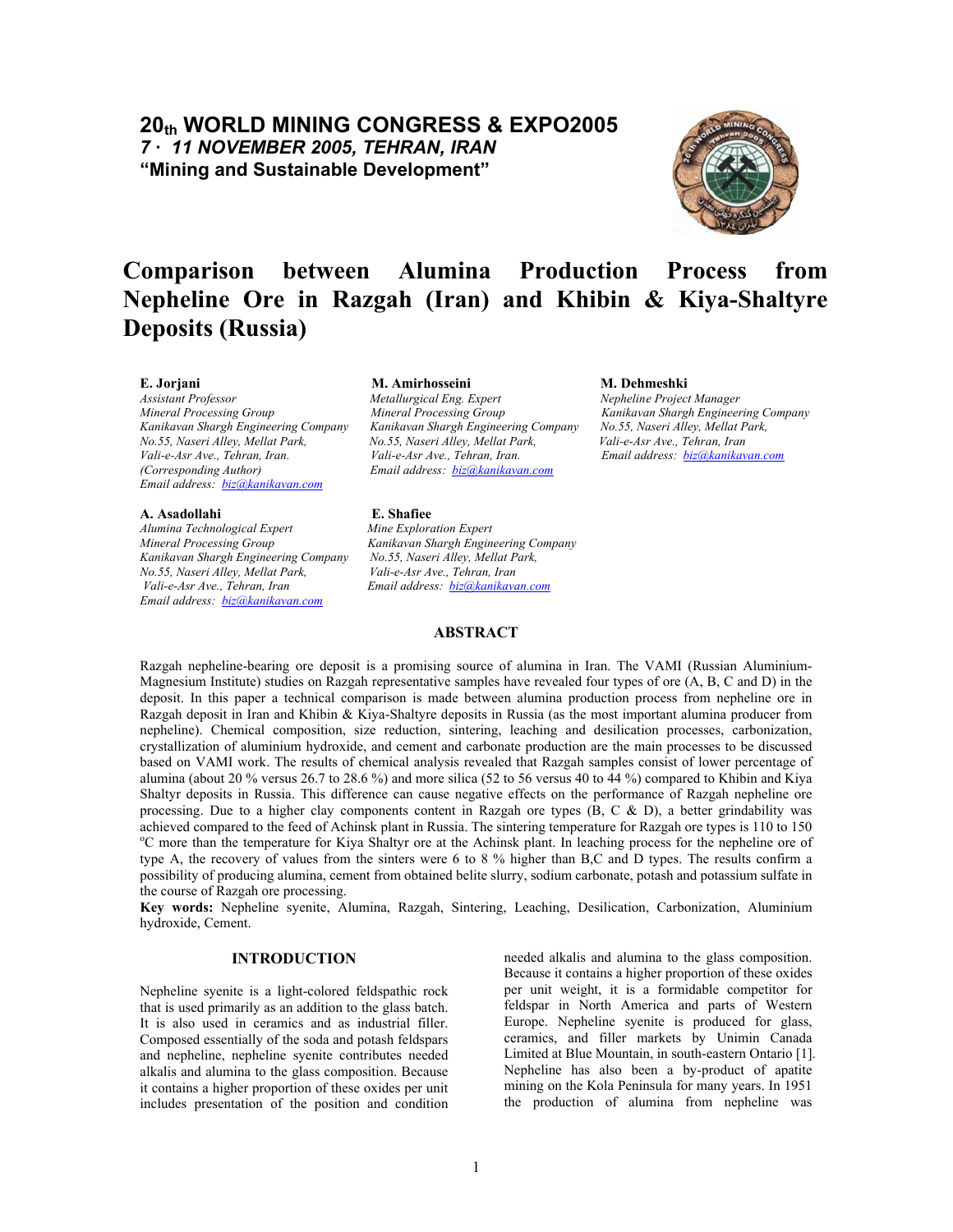commenced in a plant near St. Petersburg (Leningrad). There are now four plants in the Russian Republic, two smaller ones based on nepheline tailings from apatite mining and two larger and more recent plants in central Siberia using other nepheline resources. All four of these plants are integrated complexes that produce alumina for the subsequent production of aluminium metal, sodium and potassium carbonates, and Portland cement. Plants at Volkhov, Pikalevo, and Achinsk are together believed to consume more than 3 Mt of nepheline rock annually [1].

The Razgah nepheline-bearing ore deposit is a different degree pseudoleucitic syenite with a ocellar structure, is mainly formed by ovoidal pieces of fine grains of leucocratic minerals. The deposit is located about 25 km away from Sarab city, near of Razgah village, in Azerbaijan province of Iran. The first exploration studies on ore deposit were carried out from 1977 to 1981 by mines and metals ministry. In 1988, Iranian alumina production and UNIDO Russian experts were performed exploration studies in Razgah deposit. On duration of these studies, a technological sample was prepared from trenches and sent to VAMI Institute (in Russia) for technological studies. Four main types of ore (A, B, C and D) were identified on the basis of the analysis of these samples. The least degree of alteration was observed on the type A that is the first in occurrence and commercial value. Types B&C were distinguished by a higher content of  $K_2O$ and lower content of  $Na<sub>2</sub>O$  respectively as compared with the type A. In type D, the CaO content was increased more than 3.5 times of the average content in the ores A and B types; The  $Fe<sub>2</sub>O<sub>3</sub>$  increased and the A1203 dropped sharply.

The Shiramin limestone deposit is located in the 60 km south-west of Tabriz and about 2.5 km north of the village of Shiramin. On duration of VAMI studies in Razgah Nepheline deposit, the Shiramin limestone was used as a carbonate raw material in production of alumina and cement. About 400 samples have been collected from the trenches and were used in technological studies.

In this paper according to the VAMI studies in bench scale, a comparison was made between alumina production process from Razgah nepheline ore of Iran and Russian nepheline deposits (as the biggest producer of alumina form nepheline). Size reduction, sintering, leaching and desilication processes, crystallization of aluminium hydroxide, cement and carbonate production are the main processes that are discussed.

Finally the recent activities that are currently in progress on Razgah nepheline deposit by alumina production project and Kanikavan Company as consultant are presented.

#### **EXPERIMENTAL**

#### **Sampling Procedure**

A sampling procedure was developed by a team of Soviet and Iranian experts based on a study of the

results of the geological exploration. The characteristics samples (R-A, R-B, R-C and R-D) were collected from the main trenches II, III and IV through the most promising section of Razgah deposit. Two series of samples first -3 mm and second -0.1 mm were prepared as characteristics and analysis samples respectively. The final blending of samples was performed by VAMI experts. These representative samples were used as a basic material for technological studies.

The limestone samples were prepared from lengths of intervals formed mainly by pure limestone corresponding by their average quality to requirements for carbonate raw material for alumina production  $(Si02<2\%$ , MgO < 1%, Fe<sub>2</sub>O<sub>3</sub> < 0.6 %, CaO > 53%).

#### **Pre Concentration Studies**

Preliminary studies for increase quality of the ore was used to determine possibility of extraction greater amount of reserve, reduce the expenses of selective mining, increase content of useful materials, decrease of harmful content and stabilizing the quality of raw material and subsequently optimize of mining and processing performances. For achieving these aims, wet magnetic separation was used with different strength of magnetic fields.

#### **Size Reduction Studies**

The aim of size reduction studies was determining the grindability of the characterize samples of Razgah nepheline ore and Shiramin limestone and selection the capacity of industrial mills. To achieving this aim the grinding kinetics of Razgah samples was studied in bench scale and in relation to the Achinsk alumina plant grinding system (Russia) as reference. The Kiya Shaltyr nepheline ore and Mazulsky limestone are feed components for Achinsk alumina production plant.

#### **Sintering**

For production of alumina, sodium and potassium carbonates and cement a nepheline-limestone feed thermally treated at a temperature close to a melting point. The product is a porous aggregate that ground and leached with alkaline liquor for extraction of valuable materials. The temperature of sintering is an important factor and determines the sinter porosity. Increasing of sinter temperature is accompanied by a considerable partial melting and reduction porosity. Subsequently the recovery of values through leaching is reduced. When the sinter temperature decreases (porosity increase), it causes lower recovery of the values as a degree decreases of reaction rates in interaction of the feed components. Determination of the main sintering process parameters (feed component content, feed size distribution, sintering temperature) and evaluation the quality of sinter produced, were one of the aims of bench scale technological tests in Razgah samples. Three different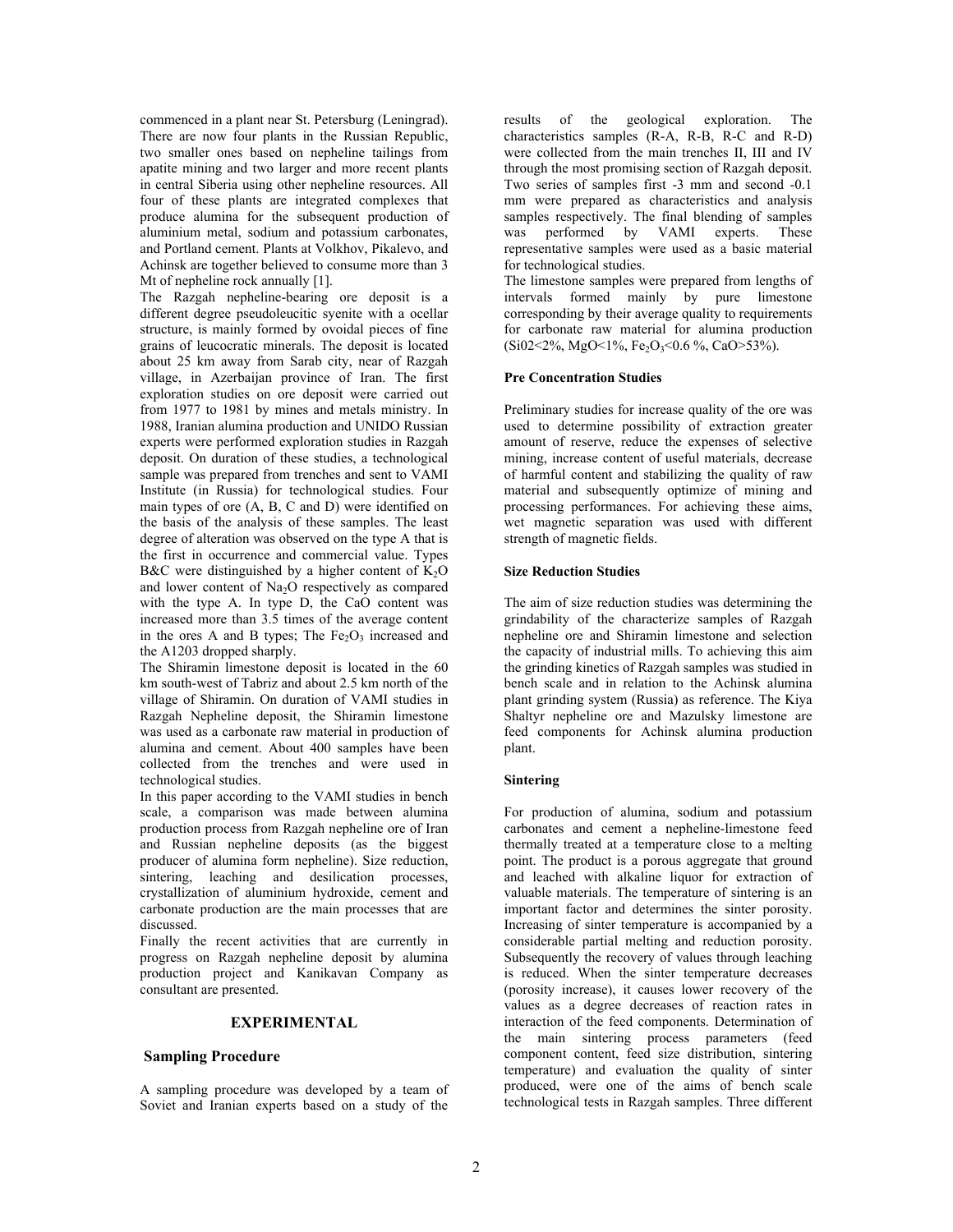sizes (a) normal size: content  $5\%$  of  $+0.08$  mm fraction and 85 % of -0.05 mm (b) coarse size: content 10 % of +0.08 mm and 70 % of -0.05 mm (c) fine size: content 1.5 % of +0.08 mm and 90 % of -0.05 mm were used in sintering studies. Normal, coarse and fine sizes were mixed with limestone containing 8 % of +0.08 mm, 15% of +0.08 mm and 3% of +0.08 mm respectively. For selecting an optimum proportion of components the feeds with molar ratios of  $CaO/SiO<sub>2</sub>$ equal to 2, 1.97, 1.94 and the molar ration of  $R_2O/Al_2O_3$  equal to 1.03, 1.08 and 1.13 were used on sintering experiments. Sintering the feed in laboratory scale was carried out in a temperature range ensuring the production of sinters corresponding by their physical characteristics to the industrial material.

#### **Leaching Process**

The main task of sinter leaching is separation of soluble components from sinter to leaching liquor for production of alumina, carbonates and belite slurry (for cement production) as follows:

 $(Na,K)$  Alo<sub>2(solid)</sub> + aq  $\longrightarrow$   $(Na,K)$ AlO<sub>2(aq)</sub> (1)

$$
(Na,K)FeO2(solid + 2H2O \t\t\t\t\t\t\t\t\t\t\t\t\t+ 2(Na,K)OH + Fe2O3, H2O (2)2CaO.SiO2+2(Na,K)2CO3+H2O \t\t\t\t\t\t\t\t\t\t\t\t\t\t\t\t\t\t\t\t\t\t\t\t\t\t\t\t\t+ 2(3n,K)CO3 + H2O
$$

$$
(Na,K)_2SiO_3+2(Na,K)OH+2CaCO_3
$$
  
\n
$$
(Na,K)_2SiO_3+2(Na,K)OH+2CaCO_3
$$
  
\n
$$
3(2CaO.SiO_2)+3(Na,K)_2O+2Al_2O_3+12H_2O
$$

$$
2(3CaO.AI_2O_3.6H_2O) + (Na,K)_2SiO_3 \quad (4)
$$
  
2(Na,K)\_2SiO<sub>3</sub>+2(Na,K)\_AIO\_2+4H\_2O

(Na,K)<sub>2</sub>O.Al<sub>2</sub>O<sub>3</sub>.2SiO<sub>2</sub>.2H<sub>2</sub>O+4(Na,K)OH (5)

Leaching studies included the following sections:

- Determination of optimum leaching parameters (temperature, solid percentage, optimum recovery of aluminium oxide and alkalis)
- Study the effect of raw material mineralogical composition in recovery efficiency of values
- Determination of size distribution of the belite slurry and its settling rate

For studying the above parameters sinters were prepared on basis of four types of ore (types A, B, C&D) and were used in leaching studies.

#### **Desilication of Aluminate Liquor**

In desilication stage, the silica removes from the aluminate liquor and subsequently amount of silica decrease in final product that is strictly specified by the alumina smelters. The high quality grades of alumina containing not more than 0.02% silica.

The scheme includes two operations:

- Autoclave desilication
- Deep desilication

The first operation is based on the removing of the main quantity of silica into sodium (potassium) hydroalumosilicates that is poorly soluble in aluminate liquors according to the following reaction:

 $(Na,K)_2O+A1_2O_3+1.75SiO_2+2H_2O \longrightarrow$ 

 $(Na,K)<sub>2</sub>O.AL<sub>2</sub>O<sub>3</sub>.1.75SiO<sub>2</sub>.2H<sub>2</sub>O (6)$ The operation is normally run at high temperature  $(145 \text{ to } 155^{\circ}\text{C})$ . After the first desilication, the slurry is

thickened and the alumina liquor feed to the second stage (deep desilication). In the second stage the remain silica removes in the form of hydroalumosilicates according to the following reaction:

 $3Ca(OH)<sub>2</sub> + 2NaAlO<sub>2</sub> + nSiO<sub>2</sub> + (4-2n)H<sub>2</sub>O$   $\longrightarrow$ 

 $3CaO.AI_2O_3.nSiO_2.(6-2n)H_2O + 2NaOH$  (7) The hydroalumosilicates produced in the first and second stages of desilication is repulped by a sodium carbonate liquor and send to the first of process for recovery of alumina. The liquor is feed to carbonization and precipitation.

#### **Carbonization, Crystallization & Calcination of Aluminium Hydroxide**

After the first desilication stage, the liquor divides in two portions. One portion feed to the precipitation of aluminium hydroxide and the other to the second (deep) desilication. After deep desilication, the liquor goes to the tow stage carbonization. The main task of carbonization is:

- Precipitation of aluminium hydroxide seed (at the first stage of carbonization)
- Production of sodium carbonate liquor for separation of sodium carbonate, potash, potassium sulphate and chloride by the poly thermal decomposition method

The carbonization is based on a set of chemical interaction that takes place when passing the  $CO<sub>2</sub>$ through the liquor. The sintering kilns off-gases (after dedusting) use in carbonization operation. In the first stage carbonization:

$$
Na2O + CO2 \longrightarrow Na2CO3 (8)
$$
  
\n
$$
NaAlO2 + CO2 + H2O \longrightarrow NaAlCO3(OH)2 (Solid) (9)
$$

 $NaAICO<sub>3</sub>(OH)<sub>2</sub> + NaOH \longrightarrow Na2Co3 + Al(OH)<sub>3</sub>(seed)$  (10)

In the second stage:

$$
NaOH + CO2 \longrightarrow NaHCO3 \qquad (11)
$$
  
\n
$$
Na2CO3+CO2+H2O \longrightarrow 2 NaHCO3 \longrightarrow NaAlCo3(OH)2(12)
$$

From the first stage, the seed of  $Al(OH)$ <sub>3</sub> feed to the precipitation stage. In the precipitation line, the liquor cool in a vacuum cooler down to the  $60-70^{\circ}$ C and mix with the aluminium hydroxide seed and held in a precipitator with air agitation. The seed grow and the final aluminium hydroxide precipitates. The liquor is return to the sinter leaching operation and the aluminium hydroxide to the calcination to production alumina.

#### **RESULTS AND DISCUSSION**

#### **Chemical Characteristics**

The chemical analysis of characteristics samples of Razgah deposit and the nepheline ore are processing currently in Russia are presented in Table 1.

From the Table l, it can be seen that Razgah samples are consists of a lower percentage of alumina (about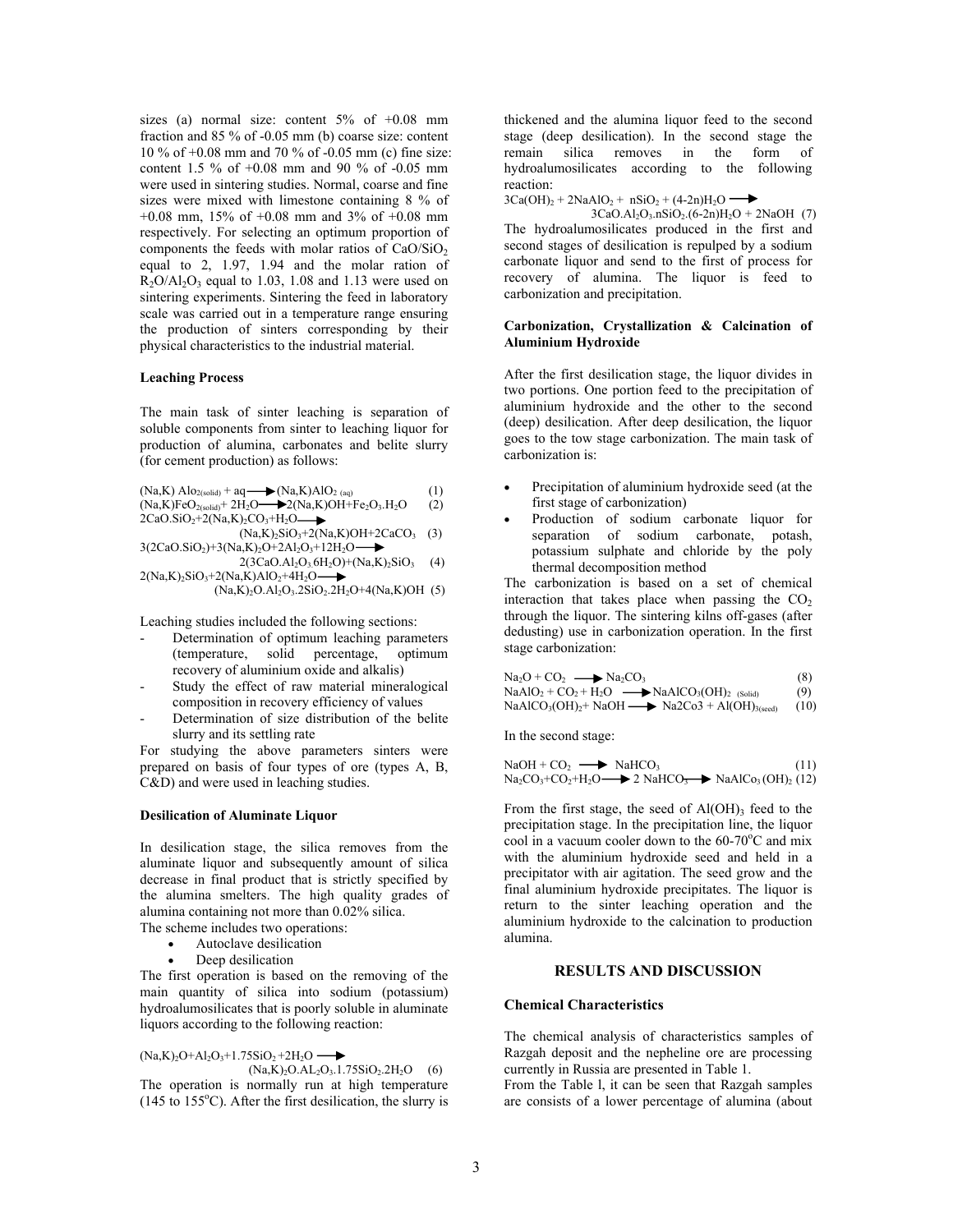20 % against 26.7 - 28.6 % ) in comparison of Khibin and Kiya Shaltyr deposits. Also the amount of silica is more (52-56 % against 40 - 44 %) and relatively small amount of calcium oxide against of Kiya Shaltyr deposit. The said differences can affect the performances of the processing. Alkalis and alumina (with positive effect) and silica (with negative effect) are the most important parameters effect the process. The harmful iron and magnesium oxides percent are meeting the requirements of the VAM1 sintering technology to nepheline raw material processing without previous beneficiation. The Razgah R-D sample is marked with increase of iron and magnesium oxides and decrease of alumina percent. The content of sulfur and chlorine that negatively affecting the quality of soda products is lower than Kiya Shaltyr ore.

The nepheline quality depends not only to the content of useful  $(A1_2O_3, Na_2O, K_2O$  and CaO) and harmful  $(Fe<sub>2</sub>O<sub>3</sub>, MgO, TiO<sub>2</sub>, SiO<sub>2</sub>, S, and Cl) components it is$ also in related to the following molecular relations:

| Alkaline Module (M <sub>R</sub> )=((Na <sub>2</sub> O+0.66 K <sub>2</sub> O)/A1203)*1.645 (1) |     |
|-----------------------------------------------------------------------------------------------|-----|
| Calcium Module $(M_{Ca})$ (CaO/SiO <sub>2</sub> ) * 1.07                                      | (2) |
| Silica Module $(M_{Si}) = (Si02/Al_2O_3) * 1.7$                                               | (3) |

The above parameters for the referred samples are shown in Table 2. For the best quality ore, the alkaline module has to be near to 1. It causes low alkaline liquors are used as recycled returned into the beginning of the process for feed charge preparation. In Razgah samples, type A has the best alkaline ratio and is better than Kiya Shaltyr ores but inferior the kola nepheline concentrate. The Types B, C and D have a lower alkaline ratio and subsequently lower quality in alumina production. In studied samples, the calcium modules (determines the amount of limestone uses with nepheline in the process) are close to the Kola concentrate and inferior to the Kiya Shaltyr sample. This parameter is high for Type D sample, its only positive character in production of alumina. As shown in Table 2, the silica module which is in inverse relation to the ore quality in alumina production and also determines the amount of belite mud, is about 1.8 times than the Kola and Kiya-Shaltyr samples.

#### **Beneficiation Results**

The study of main types of Razgah ores shows that they have hard dressing properties as low leach ability due to close intergrowth of minerals, alteration of coloured minerals that decrease the possibility of their separation from nepheline and presence of montmorillonite in types B, C and D.

Magnetic separation, Flotation, Combined magnetic-flotation methods can be used for beneficiation of nepheline ores.

The results of high magnetic separation are shown in Table3. It can be seen that the amount of  $A1_2O_3$  in  $concentrate (electromagnetic + non magnetic fraction)$ produced with high magnetic separation not changed

significantly in comparison to initial ore (from 20 to 20.4 %). The SiO<sub>2</sub> increased (54.3 to 56%) and Fe<sub>2</sub>O<sub>3</sub> decreased  $(3.7 \text{ to } 1.6 \%)$  as a result of high magnetic separation. The results are shown that this preconcentration not only have additional expenses but also reduction of concentrate yield. So it is necessity to have sintering at higher temperature and higher consumption fuel (due to presence of iron) instead of preconcentration.

By the amount of harmful iron and magnesium oxide the investigated types of rocks meet the requirements of the VAMI sintering technology to the nepheline raw material processed without previous beneficiation as Russian nepheline ores.

#### **Crushing and Grinding Results**

The material was crushed first to -20 mm by jaw crusher and then to -3 mm by roll crusher. Wet ball mill was used for more grinding and size reduction. In wet grinding of raw materials, in related to the solids content in the slurry, the slurry can be in three state: (a) no plastic state (the material is not movable and adhere to the mill walls), (b) yielding one ( the slurry is moveable but dose not flow) (c) liquid-flowable one ( the slurry can flow spontaneously). The yielding state produces the effective grinding. For Achinsk plant, in solid content of 76 to 77 % the slurry is in yielding state. For Iranian samples, the reological properties of R-A characteristic sample and Shiramin limestone is the same to the properties of the raw materials processed in the Achinsk plant. Then solid percentages of 75% were used for grindability tests of type A sample. For samples R-B, R-C and R-D, the presence of clay minerals results in reduction of solid content in slurry (to 64 %) to achieving a yielding state. The results are shown that type A is by 24 % higher grindability than Kiya Shaltyr nepheline ore and the Shiramin limestone features the same grindability as the Mazulski limestone used in Achinsk.

#### **Sintering**

On the basis of optimum alumina recovery in leaching process, the optimum feed size distribution for sintering was 5%: +0.08 mm for nepheline and 8% +0.08 mm for limestone. The molar ratios were optimized in  $(R_2O/A1_2O_3) = 1.08$  and  $(CaO/SiO_2) = 2$ . The sintering temperature of the Razgah samples (R-A, R-B, R-C and R-D) was 110 to  $150^{\circ}$ C more than the Kiya Shaltyr nepheline were used in Achinsk plant and Subsequently for Razgah samples the amount of fuel consumption increased, the capacity of kilns and the porosity of the sinter decreased in contrast to Kiya Shaltyr nepheline sample. The recovery of Alumina  $(A1<sub>2</sub>O<sub>3</sub>)$  from the sinter prepared from type A is by 6 to 8 % higher than the sinters prepared from the B, C and D types.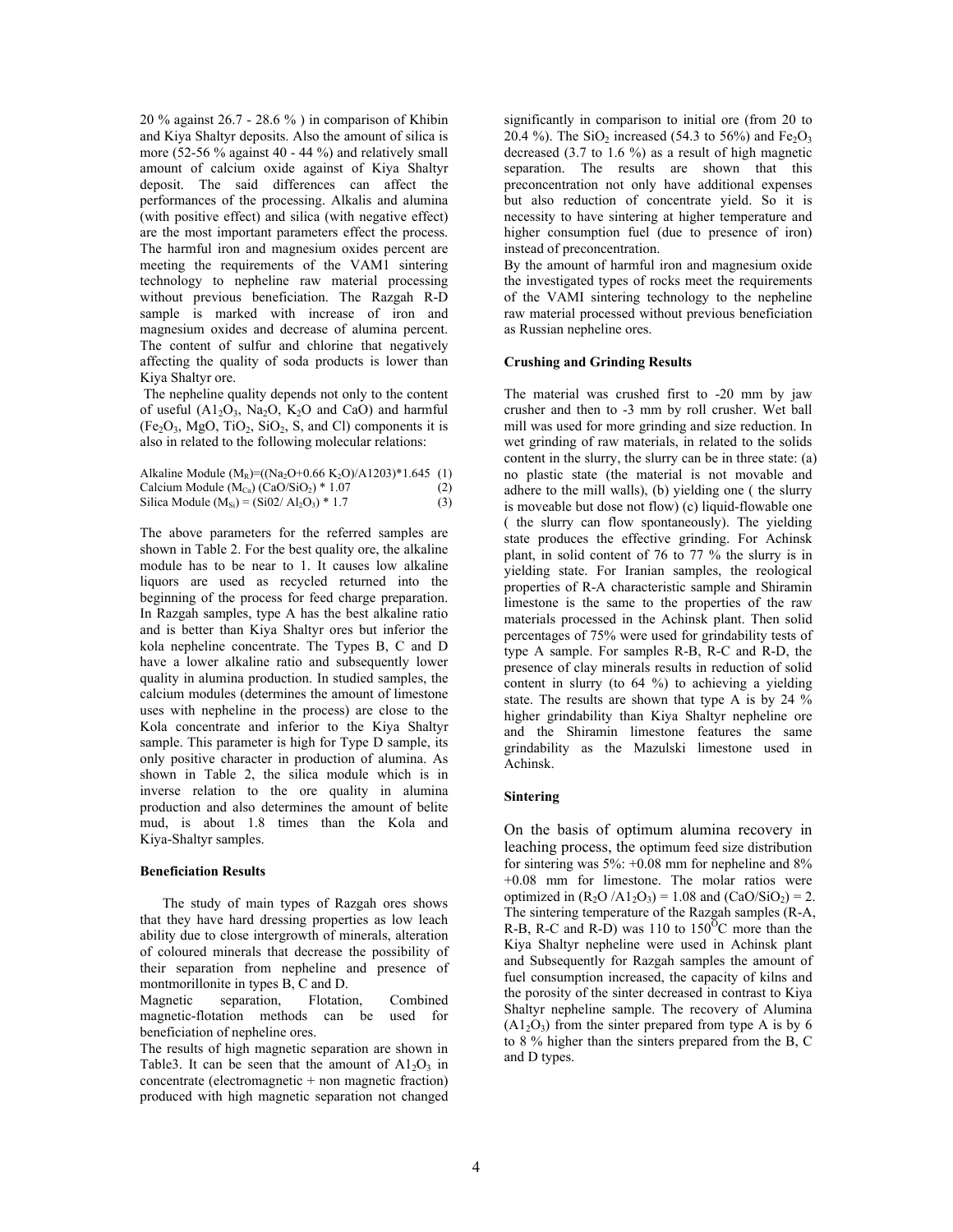#### **Leaching**

The investigation results of the leaching in a hydro chemical treatment of the sinters (grinded for 5 minutes) are shown in Table 4. The sieve analysis of muds (sinters residue after leaching) for R-A, R-B, R-C, R-D & Achinsk plant sinters are shown that the percent of minus 80 micron for Iranian muds is higher than the Achinsk plant mud ( 54 to 65 for Iranian mud versus 34 for Achinsk).

The recovery of  $Al_2O_3$  from sinter to leaching solution for Iranian R-A sample(82.8%) is higher than Achinsk plant(78.3 %) and for the other samples (R-B, R-C  $\&$ R-D) is lower. For all of Iranian samples the recovery of Na<sub>2</sub>O and K<sub>2</sub>O is lower and higher (respectively) than Russian Achinsk plant sample.

Between different types of Razgah samples, the highest quality was achieved for the type A nepheline ore which gives recovery of the  $Al_2O_3$  from the sinter by 6 to 8 % higher than B, C & D types.

In processing of average composition ore, characterized by content of type A, B& C as 90.3, 7.9& 1.8 % respectively, the recovery of values  $(A<sub>1</sub>, O<sub>3</sub>, Na<sub>2</sub>O, K<sub>2</sub>O)$  from the sinter was 81.1,70 & 81.85 % respectively.

#### **Desilication of Aluminate Liquor**

The first desilication was carried out in 75 ml laboratory autoclave. The study includes optimization of process temperature and time. The optimized temperature was achieved 180 °C for 3 hours in the presence of a recycle seed of a autoclave mud with content of 16 gr/lit. In this case the ratio of  $(Al_2O_3/SiO_2)$  in the liquor reached to 380 units. In the second stage of desilication, the temperature of 90°C for 4 hour in the presence of lime milk (8gr/lit CaO) was determined as the optimized condition. In this stage the  $(Al_2O_3/SiO_2)$  ratio reach to 2400 units which is enough for producing a high quality alumina (low silica content). In Russian plants after second stage of desilication the  $(A_1, O_3/SiO_2)$  ratio reaches to 1600 to 5000.

#### **Carbonization, Crystallization & Calcination**

In carbonization, the process parameters for the Razgah alumina solution are:

- $CO<sub>2</sub>$  concentration in gas fed to the carbonization is 14% by volume
- Carbonization time in the first stage is 6 hours and in second stage 2 hours
- Gas utilization factor is 65 %

In the precipitation stage, the temperature of liquor down to the  $60-70^{\circ}$ C and then mix with the aluminium hydroxide seed and held in a precipitator with air agitation for 14 hours. The precipitate thickens and filters and is washed to produce aluminium hydroxide. The product calcines in a fluid bed kiln and the  $Al_2O_3$ produce.

#### **Production of Byproducts**

The results of laboratory studies shown that there is the possibility of producing of cement  $\&$  carbonates from Razgah ore that can increase the economical conditions of the project.

#### **CURRENT ACTIVITIES**

At present, Kanikavan Shargh Company as consultant contributes in the following projects:

- New technological(bench) tests with the using of bore hole samples of Razgah deposits and Arashtenab limestone ( new limestone deposit)
- Material Energy Balance
- Industrial equipment updating
- Detail exploration studies of Razgah and B,C& D blocks of Arashtenab deposits
- Infrastructure studies of alumina, cement and carbonates complex plant
- Plant Environmental impacts assessment
- Feasibility study updating of project

#### **CONCLUSIONS**

- 1- The chemical analysis are shown that Razgah samples are consists of lower amount of alumina (about 20 % against 26.7 - 28.6 %) in comparison to Khibin and Kiya Shaltyr deposits. The amount of silica is more than Kiya Shaltyr deposit (52-56  $%$  against 40 - 44  $%$ ). The said differences can affect the performances of the processing.
- 2- High magnetic preconcentration for removal of iron and increasing of alumina content in run of mine Razgah nepheline ore, shown that this preconcentration cusses not only additional expenses but also reduction of concentrate yield. So it is necessity to have sintering at higher temperature and higher consumption fuel (due to presence of iron) instead of preconcentration.
- 3- For Iranian samples, the reological properties of R-A characteristic sample and Shiramin limestone is the same to the properties of the raw materials processed in the Achinsk plant in Russia. The results are shown that type A is by 24 % higher grindability than Kiya Shaltyr nepheline ore and the Shiramin limestone features the same grindability as the Mazulski limestone used in Achinsk.
- 4- The sintering temperature of the Razgah samples  $(R-A,R-B,R-C$  and R-D) was 110 to  $150^{\circ}$ C more than the Kiya Shaltyr nepheline were used in Achinsk plant. Subsequently for Razgah samples the amount of fuel consumption increased, the capacity of kilns and the porosity of the sinter decreased in contrast to Kiya Shaltyr nepheline sample. The recovery of Alumina  $(A1<sub>2</sub>O<sub>3</sub>)$  from the sinter prepared from type A is by 6 to 8 % higher than the sinters prepared from the B, C and D types.
- 5- The recovery of  $Al_2O_3$  from sinter to leaching solution for Iranian R-A sample(82.8%) is higher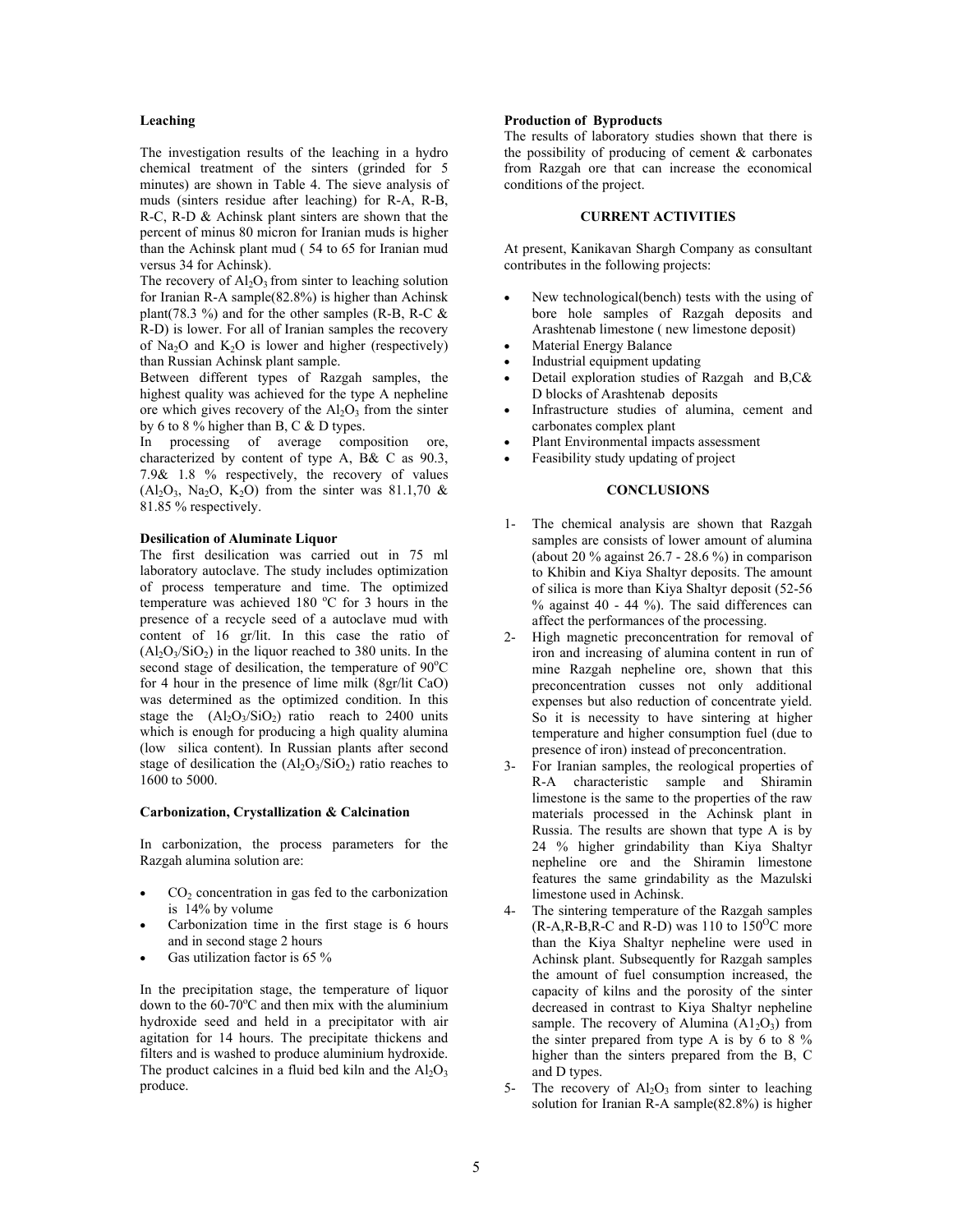than Achinsk plant(78.3 %) and for the other samples  $(R-B, R-C & R-D)$  is lower. For all of Iranian samples the recovery of Na<sub>2</sub>O and K<sub>2</sub>O is lower and higher (respectively) than Russian Achinsk plant sample.

- 6- For Razgah sample after two stage desilication the  $(AI_2O_3/SiO_2)$  ratio reaches to 2400 unit which is enough for producing a high quality alumina(low silica content). In Russian plants after second stage of desilication the  $(Al_2O_3/SiO_2)$ ratio reaches to 1600 to 5000.
- 7- In optimized conditions of precipitation of alumina are: The temperature of liquor 60-70°C, residence time in a precipitator with air agitation 14 hours.
- 8- The bench scale studies shown that there is the possibility of producing of cement & carbonates from Razgah ore that can increase the economical conditions of the project.

#### **ACKNOWLEDGEMENTS**

The authors thanks to Nepheline Syenite Alumina production project for permission usage of bench scale studies results in preparing of this paper.

### **REFERENCES**

VAMI Institute, 1991, Technological tests and study of mineralogical and chemical composition of Razgah nepheline–bearing ores as applied to commercial production of Alumina, Sodium carbonate, Potash and cement by VAMI method , Report No.2, P. 1-338.

Robert G., 2003, Nepheline Syenite, Industrial Minerals and Rocks book, SME ONLINE BOOKS, P.1-32.

Arlyuk B.I., 1991, Evaluation of a nepheline raw material quality for its processing into alumina, carbonates and cement by sintering , Tsvetnye metally, No. 3 ,P.35-37 .

Tikhonov N.N., 1990, quality evaluation criterium of alkaline alum silicate ores, Tsvetnye metally, No.10, P.54-57.

S.Ya. Dantsig, 1988, Nepheline rocks – a complex aluminum raw material.